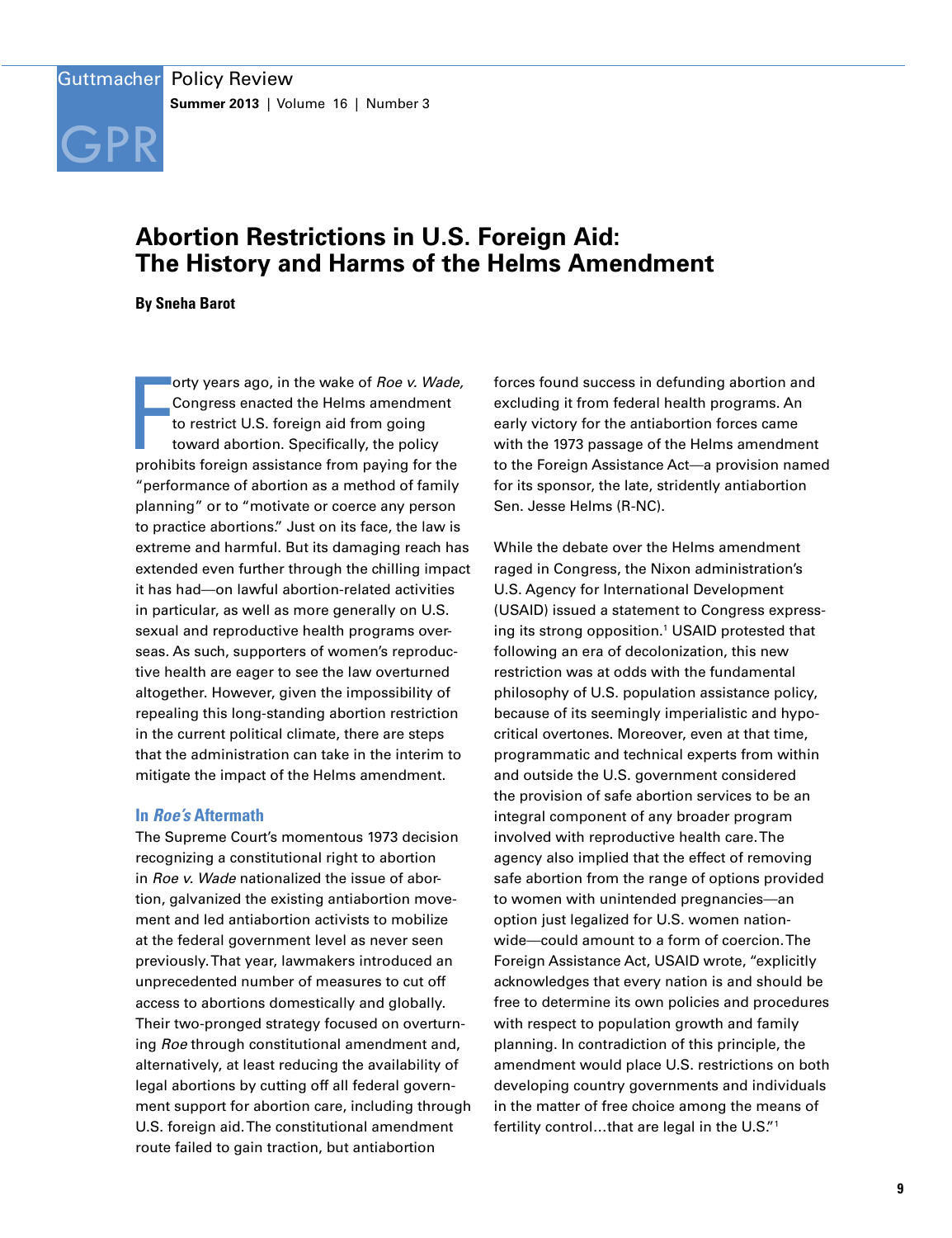The Helms amendment took effect at the end of 1973. Historically, it followed the first federal abortion restriction, which was enacted in 1970 under the domestic family planning program, and preceded its domestic analogue, the Hyde amendment, first enacted in 1976 (see related article, page 2). The passage of the Helms amendment spurred the enactment of several other prohibitions in the foreign assistance realm, including bans on federal funding for biomedical research and on lobbying for or against abortion. (Congress also clarified the Helms amendment in the early 1990s to say that information and counseling about all pregnancy options, including legal abortion—consistent with local country law—is a permissible activity within USAIDfunded programs.)

Restrictions on U.S. development and humanitarian programs have also come in the form of executive policy, most notably the Mexico City policy, also known as the global gag rule. This policy is important to the story of the Helms amendment because of the additional ways it has burdened access to safe abortion care for women in developing countries beyond Helms. The presidential order—first instituted in 1984 by President Ronald Reagan—prohibited foreign nongovernmental organizations (NGOs) that receive U.S. family planning assistance from using non-U.S. funding to provide abortion services, information, counseling or referrals and from engaging in advocacy to promote abortion. Since Reagan, the policy has been implemented by every Republican president and revoked by every Democratic president, including Barack Obama. While the Helms amendment limits the use of U.S. foreign aid dollars directly, the gag rule went far beyond that by disqualifying foreign NGOs from eligibility for U.S. family planning aid entirely by virtue of their support for abortion-related activities subsidized by non-U.S. funds.

## **Addressing the Harms of Unsafe Abortion**

Because of the Helms amendment and related abortion restrictions, the U.S. government has limited its ability to fully address the problems of unsafe abortion and maternal mortality and morbidity. Every year, millions of women suffer serious injuries from unsafe abortion, and 47,000 of them die—almost all in the developing world.<sup>2</sup> Unsafe abortion is a significant driver of maternal mortality: It is responsible for 13% of maternal deaths worldwide and represents one of the four major causes of pregnancy-related mortality and morbidity (see "Unsafe Abortion: The Missing Link in Global Efforts to Improve Maternal Health," Spring 2011).<sup>3</sup> In certain regions, such as Africa or Central and South America, almost all abortions are unsafe, defined by the World Health Organization (WHO) as an abortion performed by an individual without the necessary skills, or in an environment that does not conform to minimum medical standards, or both.2,3

Consequently, WHO identifies safe abortion care as one of seven necessary packages of interventions to ensure quality reproductive, maternal, neonatal and child health care.<sup>4</sup> In its technical and policy guidance on safe abortion, WHO notes that imposing abortion bans does not stop nor necessarily even lower abortion rates.<sup>3</sup> In fact, research shows that the abortion rate in Africa and Latin America (29 and 32 per 1,000 women aged 15–44, respectively), where abortion is illegal under most situations in most countries, is actually much higher than in Western Europe (12 per 1,000), where abortion is broadly legal. $2$ Rather, the major impact of criminalizing abortion is to force women to undergo unsafe and clandestine procedures to terminate their unwanted pregnancies, which results in death and disability (see "Access to Safe Abortion Services in the Developing World: Saving Lives While Advancing Rights," Fall 2012).

There are at least three ways to reduce the incidence of unsafe abortion and its consequences: First is the provision of family planning services to prevent unintended pregnancy, the root cause of most abortions. Second is access to safe abortion care to prevent women from having to resort to unsafe abortion. And, last is the availability of emergency or postabortion care for the treatment of incomplete or unsafe abortion. The United States supports the first and last prongs. Indeed, it is the leading donor in the field of international family planning and reproductive health, and funds programs in more than 40 countries—the majority of which permit abortion under at least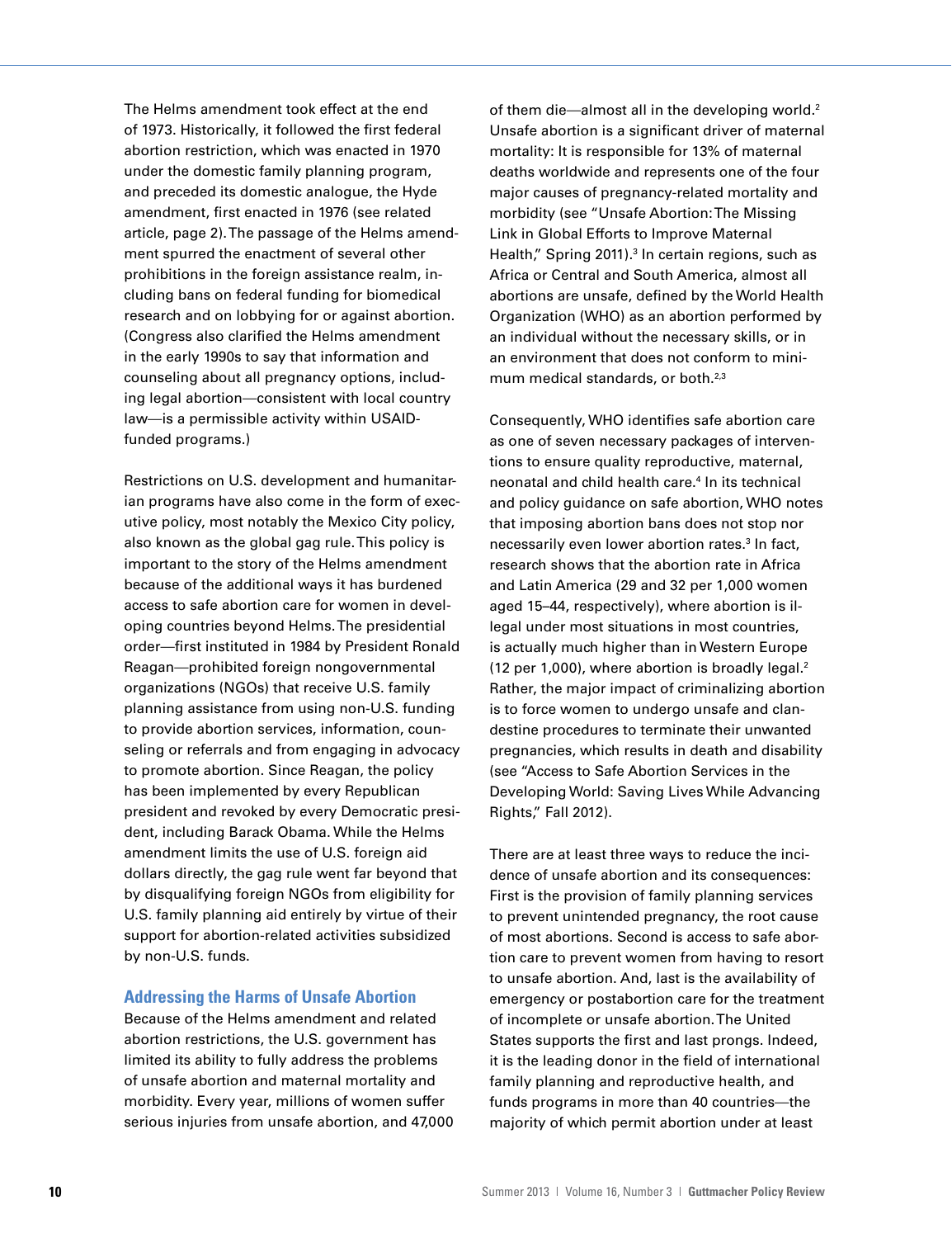one or more circumstances (see chart).5,6 Yet, the U.S. government is ineffectively and incompletely addressing unsafe abortion by failing to support the middle prong: safe abortion services.

# **Climate of Hostility**

Helms and the related abortion restrictions do not merely interfere with the U.S. government's ability to address unsafe abortion and maternal mortality and morbidity. These restrictions, collectively, have resulted in a perception that U.S. foreign policy on abortion is more onerous than the actual law. Organizations such as Ipas, an NGO that supports safe abortion access, have documented the chilling impact of Helms and other U.S. abortion restrictions abroad. Specifically, they point to a pervasive atmosphere of confusion, misunderstanding and inhibition around other abortion-related activities beyond direct services. Wittingly or unwittingly, both NGOs and U.S. officials have been transgressors and victims alike in the misinterpretation and misapplication of U.S. anti-abortion law.

For example, USAID has adopted an overly restrictive interpretation of the amendment as requiring a ban on the purchase of equipment and drugs to aid in postabortion care, such as manual vacuum aspiration (MVA) kits to treat incomplete abortions and misoprostol to treat postpartum hemorrhage. This decision has contributed to shortages in life-saving resources, and to an incomplete and inconsistent approach to addressing unsafe abortion injuries. On the one hand, USAID provides training on the treatment of complications of unsafe abortion through MVA use; on the other hand, the agency will not actually purchase the equipment to make treatment a reality.

For their part, whether through misinterpretation or self-censorship, NGOs are needlessly refraining from providing abortion counseling or referrals in health facilities for women with unwanted pregnancies, including those who have been sexually assaulted; incorporating abortion information in Web sites, training materials and other publications; participating in discussions and meetings on unsafe abortion; and partnering or identifying with NGOs that openly support abortion access.<sup>7</sup>

# **Country Abortion Law and U.S. Aid**

**Abortion is permitted in the majority of countries where the United States is providing family planning and reproductive health assistance.**

|                                                            | <b>Country</b>      | <b>Abortion legal</b> |
|------------------------------------------------------------|---------------------|-----------------------|
| <b>Africa</b>                                              | <b>Benin</b>        | <b>Sometimes</b>      |
|                                                            | <b>Burkina Faso</b> | <b>Sometimes</b>      |
|                                                            | <b>Ethiopia</b>     | <b>Sometimes</b>      |
|                                                            | Ghana               | <b>Sometimes</b>      |
|                                                            | Guinea              | <b>Sometimes</b>      |
|                                                            | Kenya               | <b>Sometimes</b>      |
|                                                            | Liberia             | <b>Sometimes</b>      |
|                                                            | Mali                | <b>Sometimes</b>      |
|                                                            | Mozambique          | <b>Sometimes</b>      |
|                                                            | Niger               | <b>Sometimes</b>      |
|                                                            | Rwanda              | <b>Sometimes</b>      |
|                                                            | Sudan               | <b>Sometimes</b>      |
|                                                            | Togo                | <b>Sometimes</b>      |
|                                                            | Zambia              | <b>Sometimes</b>      |
|                                                            | Zimbabwe            | <b>Sometimes</b>      |
|                                                            | Malawi              | Life only             |
|                                                            | Nigeria             | Life only             |
|                                                            | Tanzania            | Life only             |
|                                                            | Uganda              | Life only             |
|                                                            | Angola              | Never                 |
|                                                            | Congo, Dem. Rep.    | Never                 |
|                                                            | Madagascar          | Never                 |
|                                                            | Mauritania          | Never                 |
|                                                            | Senegal             | Never                 |
| Asia                                                       | Cambodia            | <b>Broadly</b>        |
|                                                            | Nepal               | <b>Broadly</b>        |
|                                                            | India               | <b>Sometimes</b>      |
|                                                            | Pakistan            | <b>Sometimes</b>      |
|                                                            | Afghanistan         | Life only             |
|                                                            | <b>Bangladesh</b>   | Life only             |
|                                                            | <b>Timor-Leste</b>  | Life only             |
|                                                            | Philippines         | Never                 |
| <b>Latin America</b><br>and the<br><b>Caribbean</b>        | <b>Bolivia</b>      | <b>Sometimes</b>      |
|                                                            | Guatemala           | Life only             |
|                                                            | Haiti               | Never                 |
|                                                            | <b>Honduras</b>     | Never                 |
| <b>Middle East,</b><br><b>Euraisa and</b><br><b>Europe</b> | <b>Albania</b>      | <b>Broadly</b>        |
|                                                            | Armenia             | <b>Broadly</b>        |
|                                                            | Azerbaijan          | <b>Broadly</b>        |
|                                                            | Georgia             | <b>Broadly</b>        |
|                                                            | <b>Ukraine</b>      | <b>Broadly</b>        |
|                                                            | Jordan              | <b>Sometimes</b>      |
|                                                            | Yemen               | Life only             |

*Note:* This list includes only countries that receive funding directly from USAID headquarters. *Sources:* references 5 and 6.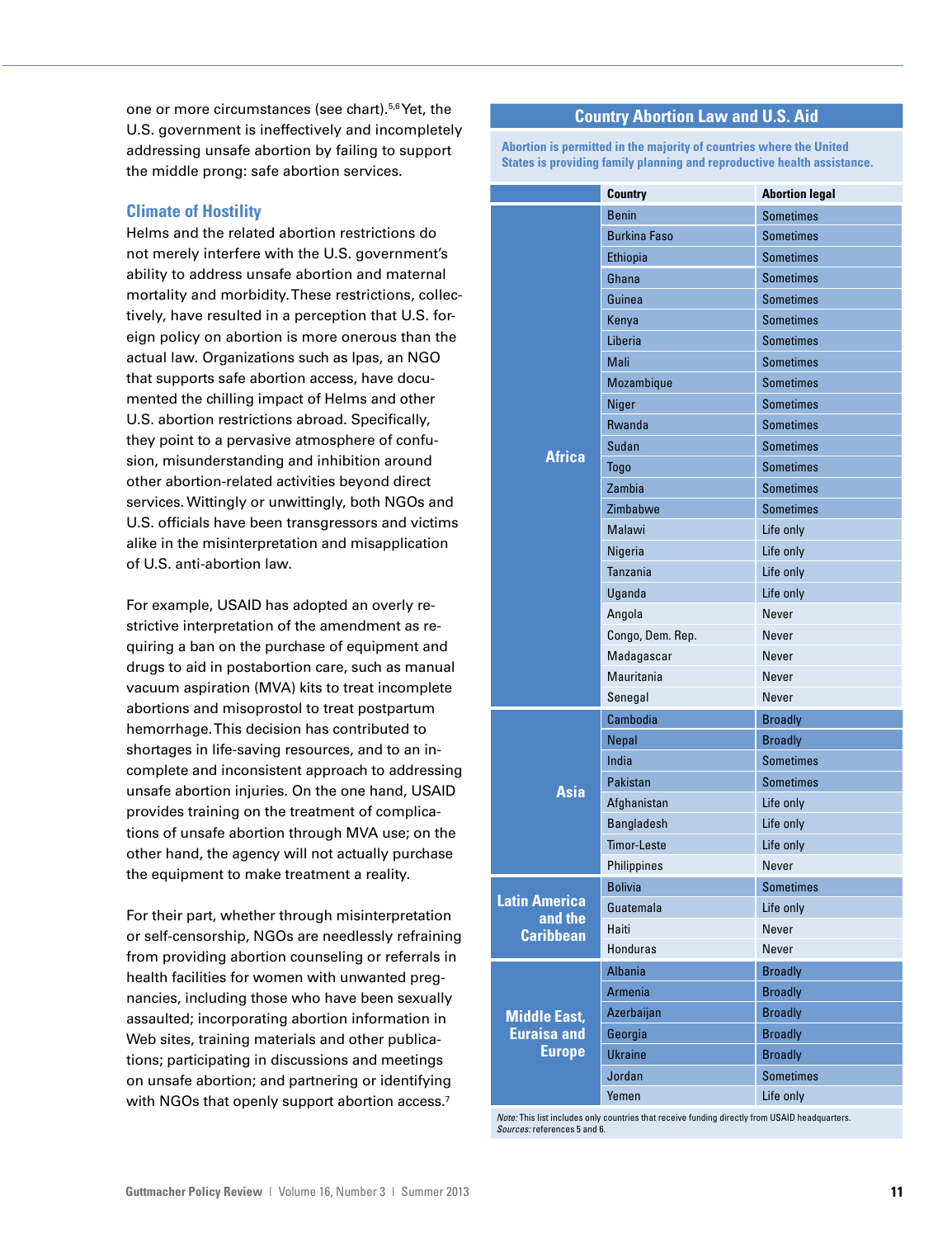## **Mitigating the Harm**

Because of the harm, both direct and indirect, of the Helms amendment and related abortion restrictions, legislative repeal of these provisions is the long-term goal of advocates of women's reproductive health and rights. In the short term, however, the administration has the power to moderate the impact of Helms in a small but significant way without the involvement of Congress, by allowing foreign aid funding to be used for abortion services—where legal—for women who experience rape, incest or a lifethreatening emergency.

Access to abortion services is especially critical for survivors of sexual violence and is, in fact, considered by international and medical authorities to be an integral aspect of a comprehensive response for rape victims. A new WHO report that highlights the global epidemic of violence against women, including sexual violence, strongly urges a more active and holistic response to this problem from the health sector.<sup>8</sup> Complementary clinical and policy guidelines released with the report call for the provision of comprehensive sexual and reproductive health services for sexual violence survivors, including, when appropriate, emergency contraception to prevent pregnancy; HIV postexposure prophylaxis to prevent infection; STI prophylaxis and treatment; and abortion, when allowed under national law.<sup>9</sup>

Among the most vulnerable victims of sexual assault and those in most dire need for comprehensive health services are women raped in armed conflict and other crises. Despite increasing international attention over the last 15 years to the plight of these women, such sexual crimes continue with impunity and without adequate response for survivors. In his most recent annual report on sexual violence in conflict, the United Nations (UN) Secretary General states that safe abortion access must be part of any multisectoral response for women impregnated through rape.10 Similarly, the authoritative field manual on the provision of reproductive health services in crisis settings, developed by a UN interagency collaboration, delineates a set of minimum interventions and service delivery guidelines to be put in place, including the provision of safe abortion care to

the extent allowed by law.<sup>11</sup> It notes that the lack of access by those in crisis to "comprehensive abortion care is a denial of their equal rights and protection as mandated under international human rights law."

The administration possesses the power to render the U.S. policy on abortion overseas a little more humane, at least in these types of dire circumstances. A fair reading of the language of the law prohibiting payment for "abortion as a method of family planning" would allow support for abortion in certain cases. Indeed, the 1985 rules issued by the antiabortion Reagan administration originally implementing the Mexico City policy confirms this understanding, by stipulating that the phrase excludes "abortions performed if the life of the mother would be endangered if the fetus were carried to term or abortions performed following rape or incest (since abortion under these circumstances is not a family planning act)."<sup>12</sup> More recently, the George W. Bush administration affirmed this interpretation in its legal guidelines on execution of the global gag rule.13 Hence, a true application of this language would mean that, at the very least, the Helms amendment allows foreign aid for abortions for rape, incest and life endangerment cases—and could arguably include abortions for health reasons.

Moreover, as a political matter, a correct reading of the Helms amendment would bring it in line with the federal status quo on abortion restrictions, as well as the current political consensus among both Congress and the American electorate. Specifically, almost all federal programs that restrict abortion funding—including Medicaid, the Indian Health Service, health care for women in federal prison and the Federal Employees Health Benefits Program—make explicit exceptions for the extreme cases of rape, incest and life endangerment. And, most recently, the military's TRICARE insurance program was added to this list: Congress passed the defense authorization bill in December 2012 with an amendment authored by Sen. Jeanne Shaheen (D-NH) that garnered bipartisan support to expand abortion coverage for women in the military and female dependents to cases of rape and incest.